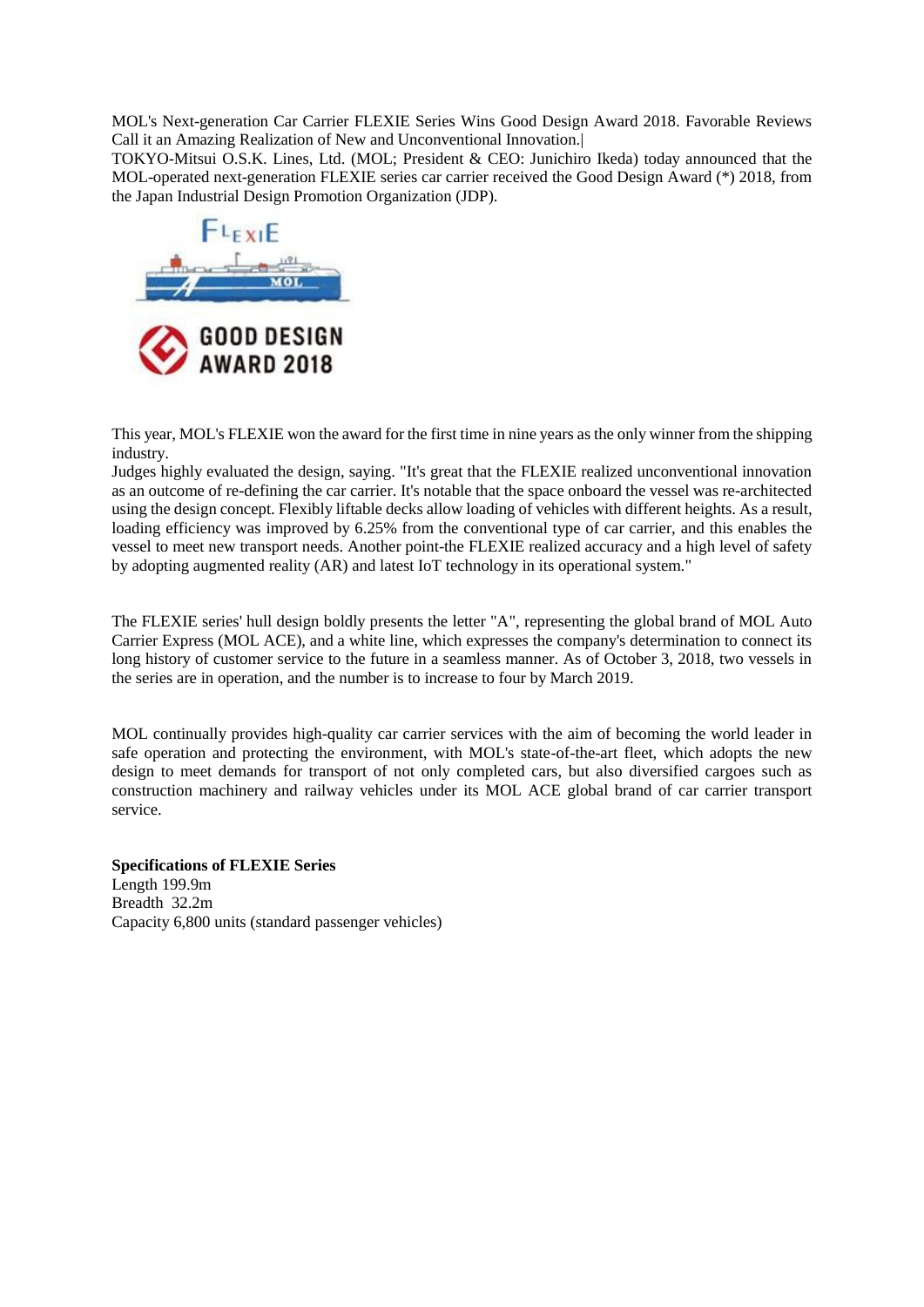

## FLEXIE Series 3 Main Features

### **1. Design for Society**

"More functional, fresh visual impact, FLEXIBLE." The functional design represents a dramatic rethinking, for example, by increasing the number of liftable decks to six from two on conventional carriers, to meet diversified transport demand. In addition, the hull design marks a sharp contrast to conventional car carriers, and boldly features the letter "A," representing the MOL ACE global brand, and a white line, which expresses the company's determination to connect its long history of customer service to the future in a seamless manner.

## **2. Hardware Aspect of Design**

"From Hull to Engine Creating an Eco-friendly Ship with Advanced ECO Technology." The FLEXIE series vessels adopt an array of advanced environmental technologies, which were developed in the MOL Group research and technology project, "Senpaku ISHIN project," successfully achieving a reduction of 13.7% in CO2 reductions compared to conventional vessels.

#### **3. Software Aspect of Design**

"Full Application of Latest IOT Technology. For Safe, Secure Vessels." The FLEXIE series aims to realize safer, more reliable, and more secure operations by introducing a navigation information display system that adopts augmented reality (AR) technology for the first time, and adopting vibration sensors to diagnose machinery. These technologies have great potential in realizing future automatic ship operation technologies.

See "FLEXIE series" video on the YouTube MOL Channel.